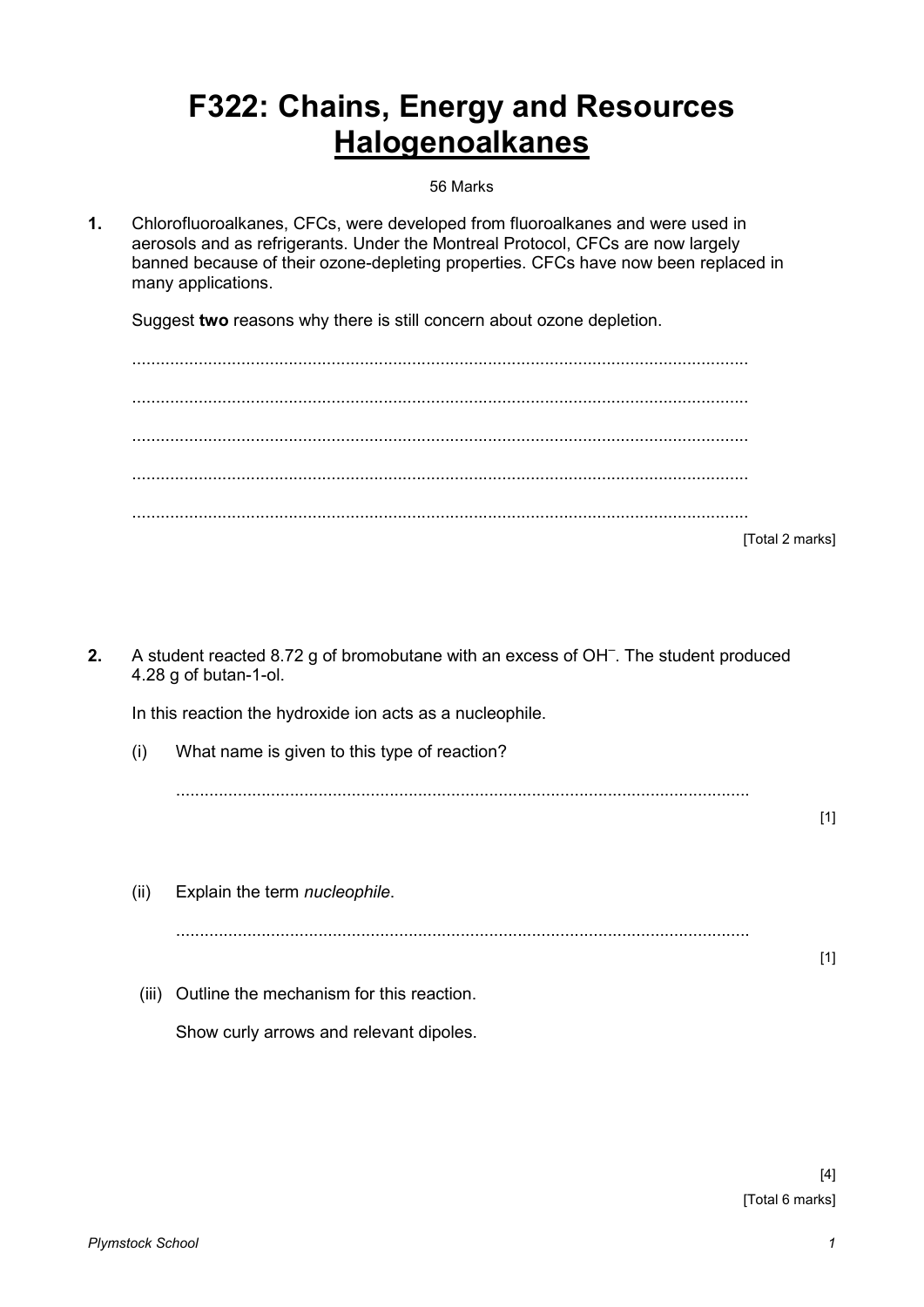**3.** (a) Cyclohexane can be converted into cyclohexene via a three-stage synthesis.



(i) In stage 1, cyclohexane reacts with chlorine to form the organic product, compound **A**.

Show the structure of compound **A**.

| (ii) | Stage 3 involves the dehydration of an alcohol.      |  |
|------|------------------------------------------------------|--|
|      | State a suitable reagent for dehydrating an alcohol. |  |
|      |                                                      |  |
|      |                                                      |  |

(iii) Write a balanced equation for the dehydration of cyclohexanol,  $C_6H_{11}OH$ .

[1]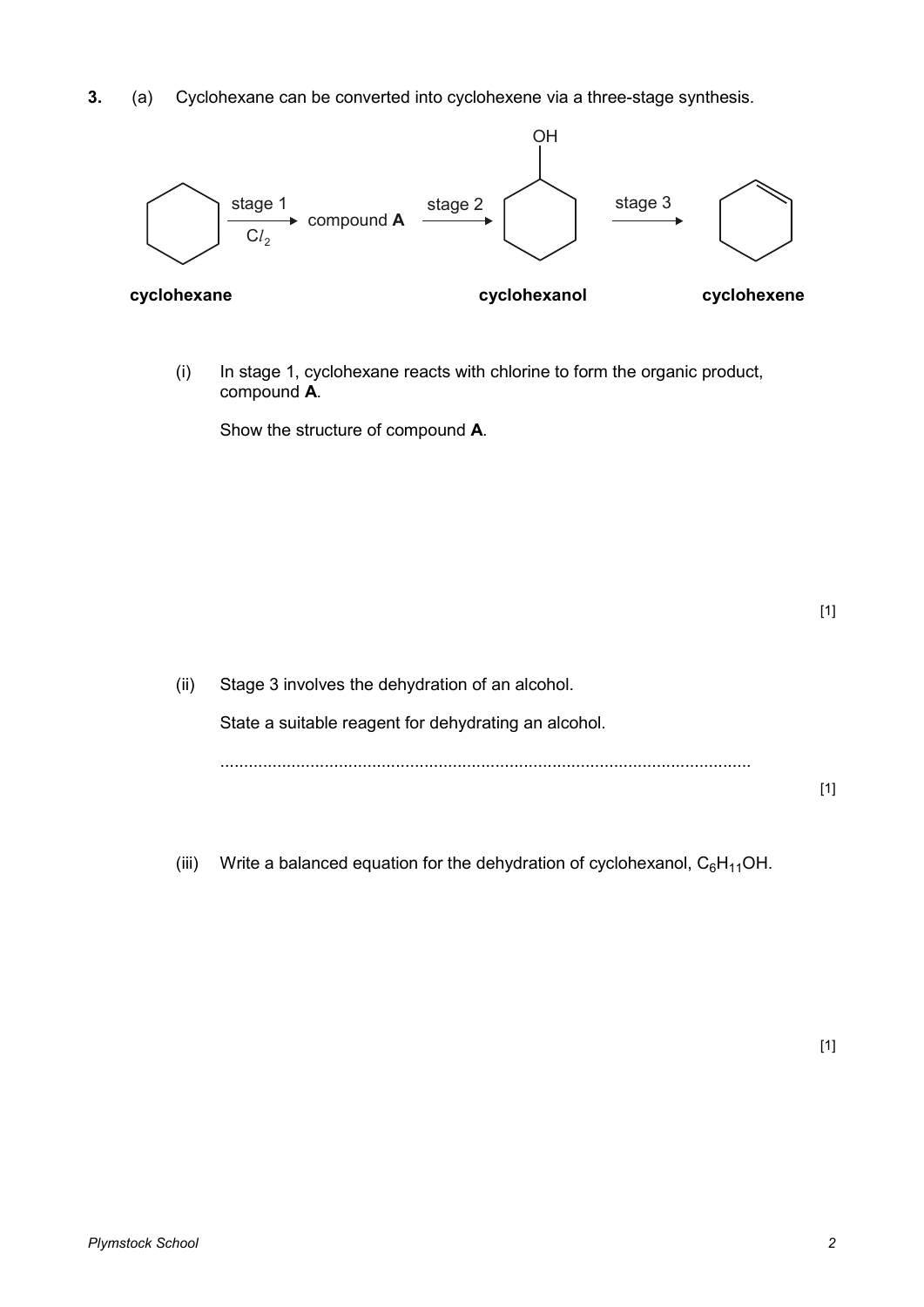(b) The reaction in stage 1 is difficult to control. One other possible chlorinated product is 1,4-dichlorocyclohexane.This is shown below.



## **cyclohexane 1,4-dichlorocyclohexane**

 1,4-Dichlorocyclohexane reacts in the same way as compound **A** in stages 2 and 3.

(i) Suggest the structure of compound **B**.

(ii) Two cyclic alkenes, **C** and **D** are formed in stage 3. **C** and **D** are structural isomers. Suggest the structures of **C** and **D**.



[2] [Total 6 marks]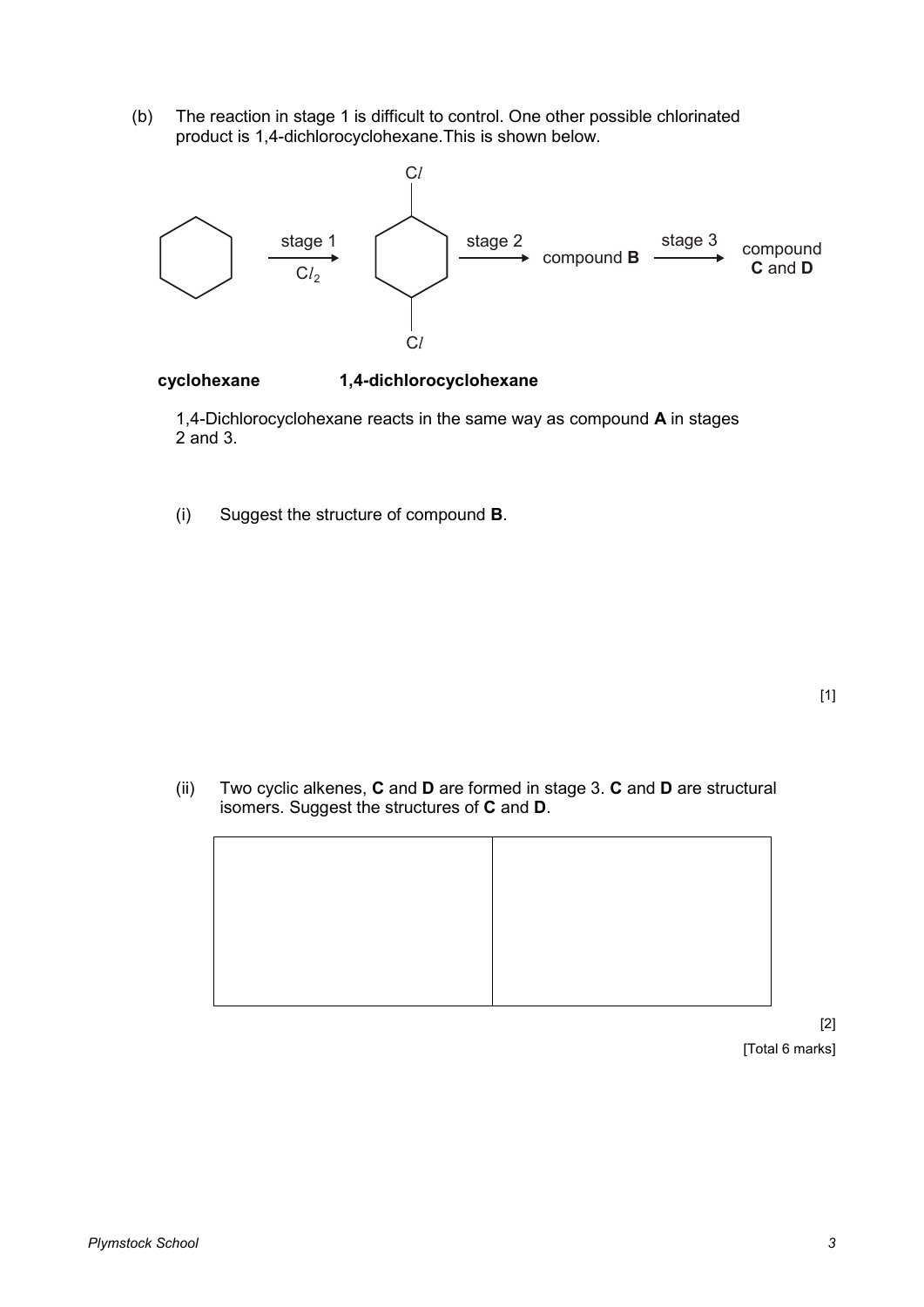| 4. |       | Trifluorochloromethane, $CF_3Cl$ , is an example of a chlorofluorocarbon, CFC, that was<br>commonly used as a propellant in aerosols. Nowadays, CFCs have limited use<br>because of the damage caused to the ozone layer. |       |
|----|-------|---------------------------------------------------------------------------------------------------------------------------------------------------------------------------------------------------------------------------|-------|
|    | (i)   | Draw a diagram to show the shape of a molecule of $CF_3Cl$ .                                                                                                                                                              | $[1]$ |
|    | (ii)  | Predict an approximate value for the bond angles in a molecule of $CF_3Cl$ .                                                                                                                                              |       |
|    |       | bond angle                                                                                                                                                                                                                | $[1]$ |
|    | (iii) | Suggest a property that made $CF_3C$ suitable as a propellant in an aerosol.                                                                                                                                              |       |
|    |       |                                                                                                                                                                                                                           | $[1]$ |
|    | (iv)  | When CFCs are exposed to strong ultraviolet radiation in the upper atmosphere,<br>homolytic fission takes place to produce free radicals.                                                                                 |       |
|    |       | Explain what is meant by the term homolytic fission.                                                                                                                                                                      |       |
|    |       |                                                                                                                                                                                                                           | $[2]$ |
|    | (v)   | Suggest which bond is most likely to be broken when $CF3Cl$ is exposed to<br>ultraviolet radiation. Explain your answer.                                                                                                  |       |
|    |       |                                                                                                                                                                                                                           |       |
|    |       |                                                                                                                                                                                                                           | $[1]$ |
|    | (vi)  | Identify the two free radicals most likely to be formed when $CF_3Cl$ is exposed to<br>ultraviolet radiation.                                                                                                             |       |
|    |       |                                                                                                                                                                                                                           |       |
|    |       | [Total 8 marks]                                                                                                                                                                                                           | $[2]$ |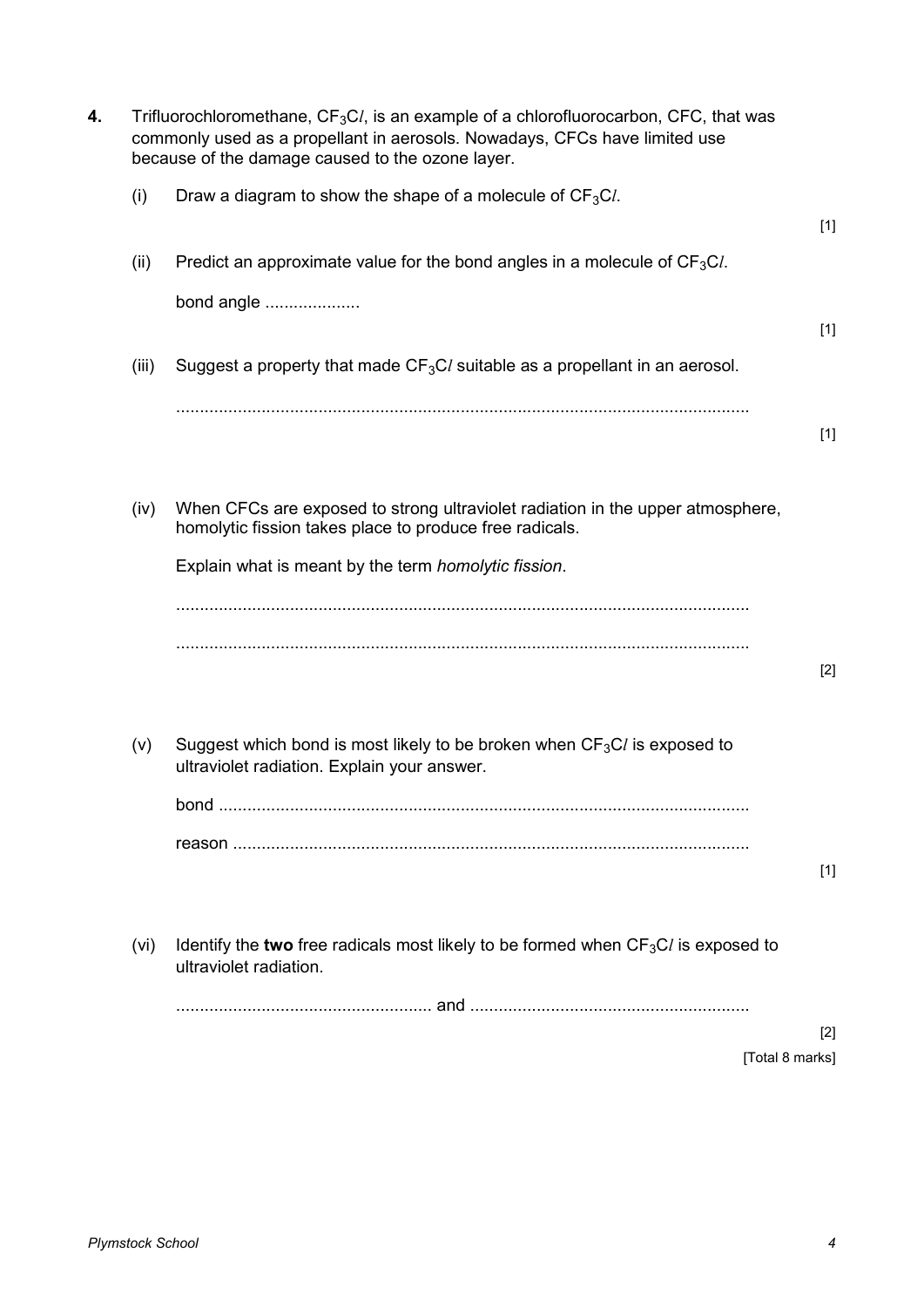**5.** Propane, C<sub>3</sub>H<sub>8</sub>, is used in the reaction sequence shown below.



(a) The reaction sequence shows several important reaction mechanisms. Select from reactions **1** to **4**, the reaction that shows

| (i)   | free radical substitution, reaction |               |       |
|-------|-------------------------------------|---------------|-------|
|       |                                     |               | $[1]$ |
| (ii)  | electrophilic addition,             | reaction      |       |
|       |                                     |               | $[1]$ |
| (iii) | elimination,                        | reaction<br>. |       |
|       |                                     |               | [1]   |

(b) In reaction 2, the aqueous OH<sup>-</sup> acts as a nucleophile. (i) State what is meant by the term *nucleophile*. ................................................................................................................

(ii) Complete, with the aid of curly arrows, the mechanism involved in reaction **2**. Show any relevant dipoles.

 $H_3C = CH_2 - CH_2 - Cl \longrightarrow H_3C = CH_2 - CH_2 - OH$  + ..........

 $OH<sup>-</sup>$ 

[4]

[1]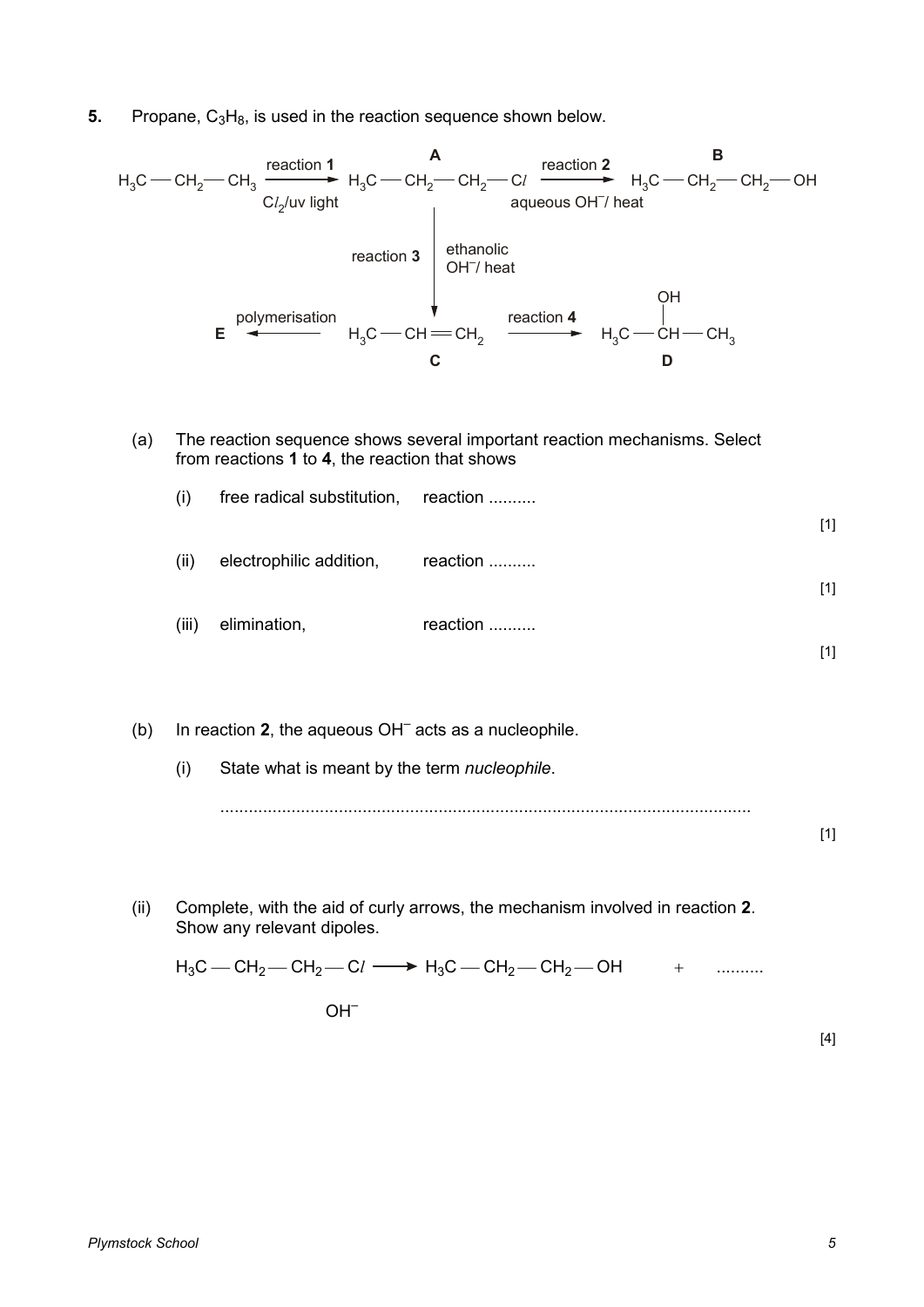- (c) Compounds **B** and **D** are structural isomers of each other.
	- (i) State what is meant by the term *structural isomers*.

................................................................................................................ ................................................................................................................

(ii) Draw the skeletal formulae of compounds **B** and **D**.

| Compound B | Compound D |
|------------|------------|
|            |            |
|            |            |
|            |            |
|            |            |
|            |            |
|            |            |

(d) Compound **C** can be polymerised to form compound **E**. (i) State the type of polymerisation. ............................................................ [1] (ii) Name compound **E**. ............................................................................... [1] (iii) Draw a section of compound **E**. Show **two** repeat units. [1] [Total 15 marks]

[2]

[2]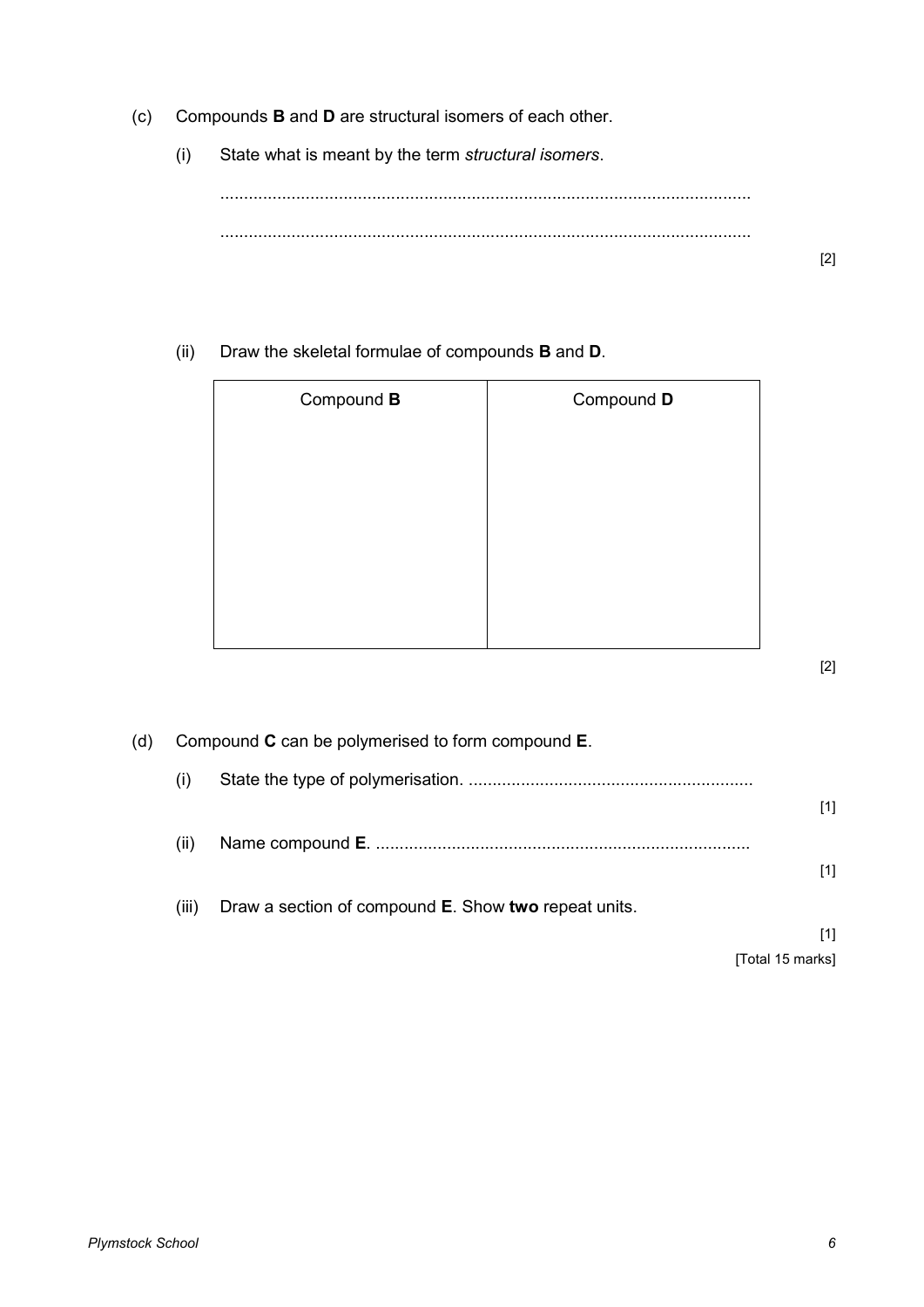$6.$ In this question, one mark is available for the quality of spelling, punctuation and grammar.

The rates of hydrolysis of chloroethane, bromoethane and iodoethane are different.

- Describe how you would monitor the reaction rates.
- Explain why chloroethane, bromoethane and iodoethane react at different rates.

Use suitable equations in your answer.

**ITotal 6 marks1** 

 $7<sub>1</sub>$ In 1930, an American engineer, Thomas Midgley, demonstrated a new refrigerant. As part of his demonstration, he inhaled a lung full of dichlorodifluoromethane,  $CCl_2F_2$ , and used it to blow out a candle.

Use Midgley's demonstration to suggest two properties of  $CCl_2F_2$ . Explain, with a reason, two other uses of chemicals such as  $CCl_2F_2$ , other than as a refrigerant.

[Total 4 marks]